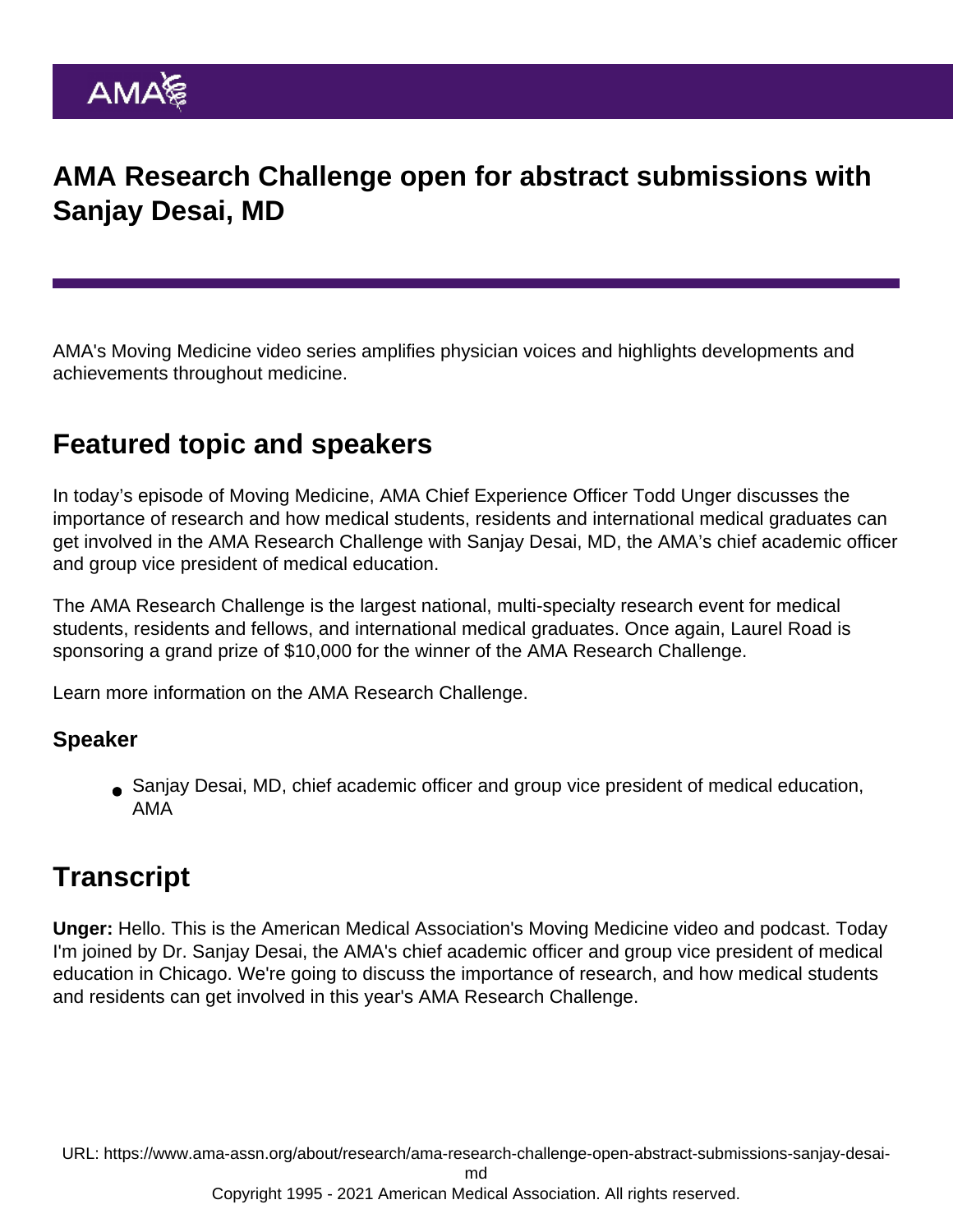I'm Todd Unger, AMA's chief experience officer in Chicago. Dr. Desai, it's great to see you again. You know what, I'll bet a lot of people out there don't know that the AMA Research Challenge is the largest national multi-specialty research event for medical students, residents, fellows and international medical graduates. And for the second year in a row, it's going to have a \$10,000 grand prize sponsored by Laurel Road.

We know research is vital to medicine, obviously, but why don't we just start by talking about why it's so important for students and residents to integrate research into their medical career? And you're a great person to know the answer to that question.

Dr. Desai: Todd, thank you, and thank you for having me on this. This is an exciting topic to discuss with everyone that's watching. Really, if you think about medicine, research is foundational. It's fundamentally an expression of curiosity, which is why so many of us pursue medicine and the science of medicine. And if we want to propel that curiosity and continue to advance science, then we need to instill this passion for discovery. And the most important time to instill that passion and to expose people and to allow them to enjoy it and learn from it and nurture it is during these most formative years of their training, which is as a student and as a resident.

Unger: Do you think most students arrive in medical school with a knowledge of how one would get involved in research, or that it is a critical thing to add to your experience, so to speak?

Dr. Desai: Yeah. I think like everything else, Todd, there is a bell curve distribution of exposure to research when people enter medical school. There are some that have dedicated years and years to, and even taken time during college or after college to pursue it in a dedicated way, and others that have come up against it but really haven't immersed themselves. And so, I think that the experiences in medical school will be different depending on your background and your investment in research before.

And I think actually I would say that it's probably intimidating for some that haven't spent as much time before medical school to pursue it. But I would say, everyone, this is your opportunity to learn more about it and to really get meaningful experiences. And the most important thing is to seek out mentors. Medical schools have no shortage of research mentors that you could talk with and learn from and hopefully engage with in a way that would advance research and science.

And I think the other important thing, Todd, is for anyone that's seeking to do research in medical school, again, it can be intimidating. So, I think the most important thing is to define a goal. Too often I think we believe you have to pursue something that is central to your passion and I don't think that's true. I think an equally important goal would be learning a certain methodology. It would be learning how to ask a question, thinking about how to write something up, meeting a network of researchers. So, there are so many goals that you can accomplish by participating and engaging in research as a medical student, as a resident.

URL: [https://www.ama-assn.org/about/research/ama-research-challenge-open-abstract-submissions-sanjay-desai-](https://www.ama-assn.org/about/research/ama-research-challenge-open-abstract-submissions-sanjay-desai-md)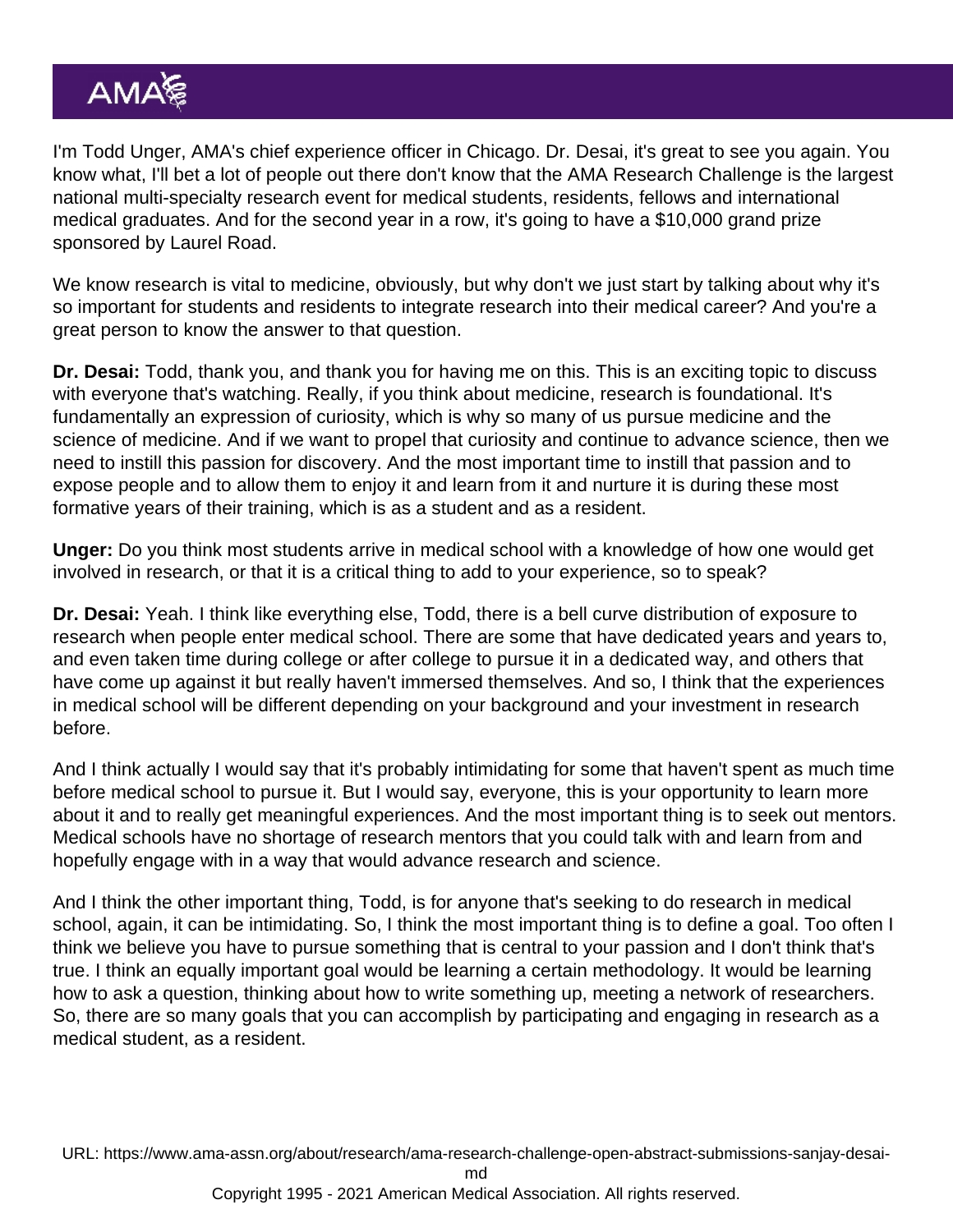Unger: When someone is new to this, let's say; what is the right way to get that start?

Dr. Desai: Yeah. I think the first thing you have to do, again, is to find a mentor. And the best way to do that is to ask colleagues who are already in that school that are years ahead of you or to talk to advisors. Every student has an advisor. And if you speak to your advisor and get advice and information, it should be an informed decision about who to seek out.

And I think depending on your sophistication and your experience in research, really understanding how to make the best choices with whom you work and on what type of project you work. If you're sophisticated, you probably have enough information and experience to make those decisions independently. But if you're not, you can make mistakes. And I think, again, talking to people that have done this for some time and your advisor's the best place to start, in finding a mentor and in defining your goals.

Unger: Well, I guess on the mentor end of that equation there, why should physicians be actively supporting students and residents as they begin that research career element?

Dr. Desai: Yeah. I think, like everything else that I believe, the practicing physicians and faculty and even residents, if you think about it in relation to medical students are obligated to do, it's to mentor. It's to bring up the next generation of learners and of physicians. It's this obligation to promote this sense of curiosity that we want everyone to have. It's this obligation to nurture a passion for discovery and for asking questions.

When I'm around students, it's amazing. They will ask questions that are far more open and I think even provocative in a good way than people that have been in medicine for years or decades. And I think it's because they're not constrained by assumptions that the rest of us often have, and being around that type of inquisitiveness and that type of excitement, it's inspiring. And I think that all physicians should make it absolutely part of their practice and part of their behavior is to nurture that and bring it up and to support all of those students and residents that are pursuing research.

Unger: And because research is so important and vital, the AMA has been involved in this particular activity for a long time. In fact, originally called The Research Symposium, this event has been around for more than 20 years, believe it or not. But starting in 2020, spurred by the pandemic, it became a virtual event. I'm going to say it benefited from that because it's become much more widespread, many more participants, more fair, a virtual setting and, of course, there's a great program attached to it now.

In late October will be the final event followed by our final show with the top five finalists vying for a \$10,000 grand prize in December. Prior to AMA, you were a residency program director. And if you put that hat back on for a moment, what do you see as the biggest benefits for learners to participate in events like this?

URL: [https://www.ama-assn.org/about/research/ama-research-challenge-open-abstract-submissions-sanjay-desai-](https://www.ama-assn.org/about/research/ama-research-challenge-open-abstract-submissions-sanjay-desai-md)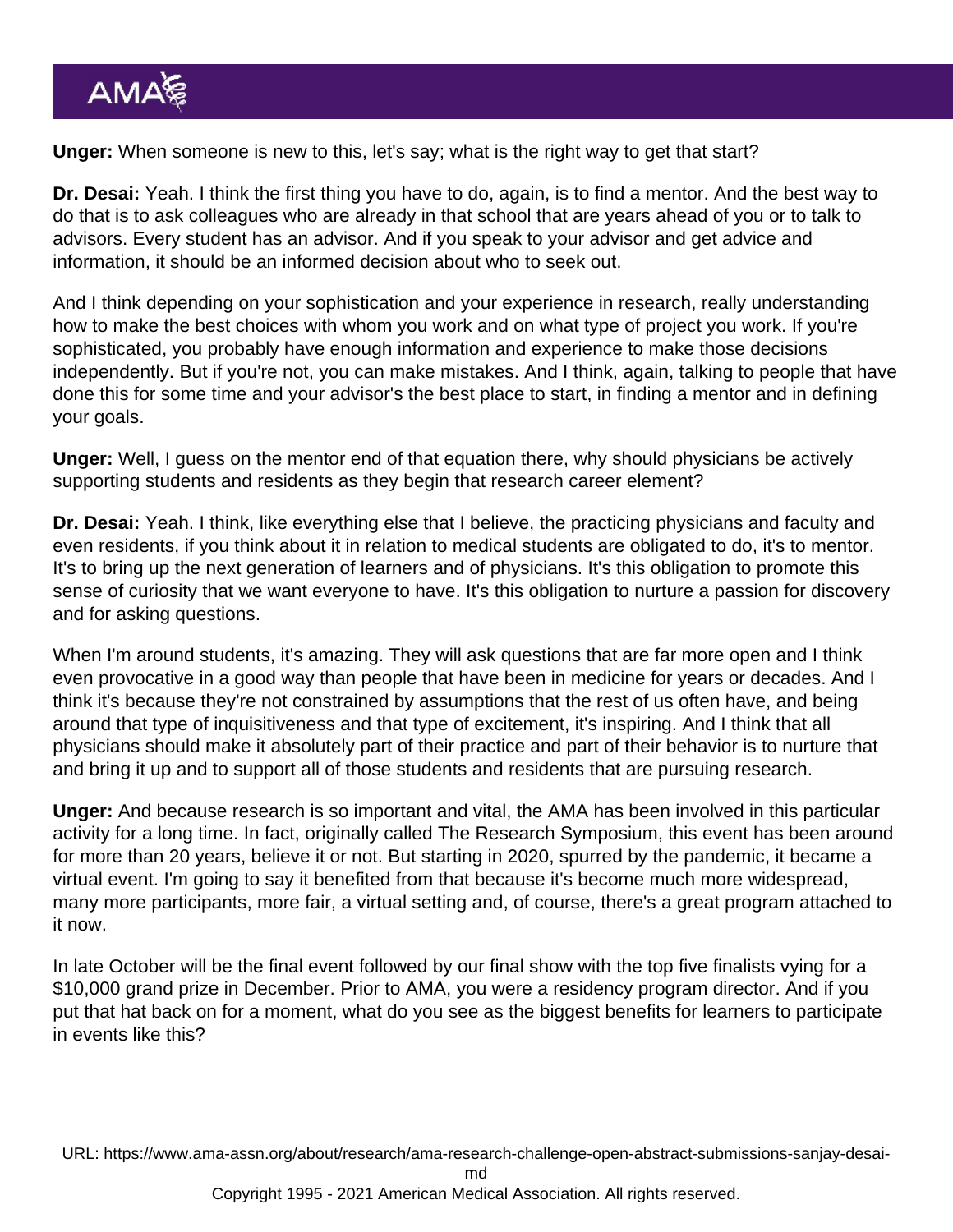Dr. Desai: Yeah. It was ... I was amazed, Todd, when I joined here and learned about the opportunity and the scale of this research event. I think that we are always, as residency directors, as medical school deans, seeking opportunities for our residents to engage in an audience and in a community beyond the school because that's where they get excited. They get moved by these opportunities, to see the impact and to see the reception of their work at a national level, to hear experts in the field talk about their work and give them feedback on their work. It's captivating. It's motivating. In fact, I think it probably is, for many, the motivation that they need to pursue discovery as part of their careers.

These opportunities, Todd, they're not common. Certainly not common at this scale for residents and for students. And I can say unequivocally that this prize money, this level of prize money is unique. It can literally change the direction of one's career and ambition. And so, I think that this is an amazing opportunity. It allows our students and residents to gain exposure, to learn from one another. It allows them to learn from judges and their peers, and ultimately all of that is just joining a community. Everyone wants to be part of a community and I think this is a wonderful way for us to catalyze that excitement.

Unger: And this first year, since you joined the AMA, you also had a chance to join our dream panel of judges along with Dr. Clyde Yancy and Dr. Vineet Arora. I'm curious, based on that first year of doing this, what was it that you were looking for in a winning entry?

Dr. Desai: Yeah. It was so rewarding to be part of that event, Todd. I think it was, for me, it was humbling and inspiring at the same time. It was affirming for our future, just seeing the type and the quality of research and the ambition that our students and residents have. And I think for me, the challenge that I learned very quickly was not finding a submission that had met the bar of something that we think is outstanding; it's actually selecting amongst the many that were presented to us that were absolutely outstanding which one should win the prize. That's a really difficult decision I learned very quickly.

That's such a difficult decision to make because of the quality of the submissions that we have and the presentations that we heard. In terms of attributes, it's a combination of the topic, the relevance of that topic to what we want to learn today, the rigor with which they pursued their research, and I think absolutely their presentation and communication makes, makes an impact as well. I'm really excited to listen to this year's presentations as well.

Unger: Yeah. When you start out with well over 1,000 entries and you get down to the final five; they were really, really impressive, and I was glad I was not on your end and having to make that tough choice.

The past couple of years, of course, have been very difficult and a time of enormous disruption for everyone, including students and residents, and IMGs. The AMA is now in that recovery mode along with the rest of physician students, residents, really trying to help them recover from everything they've

URL: [https://www.ama-assn.org/about/research/ama-research-challenge-open-abstract-submissions-sanjay-desai-](https://www.ama-assn.org/about/research/ama-research-challenge-open-abstract-submissions-sanjay-desai-md)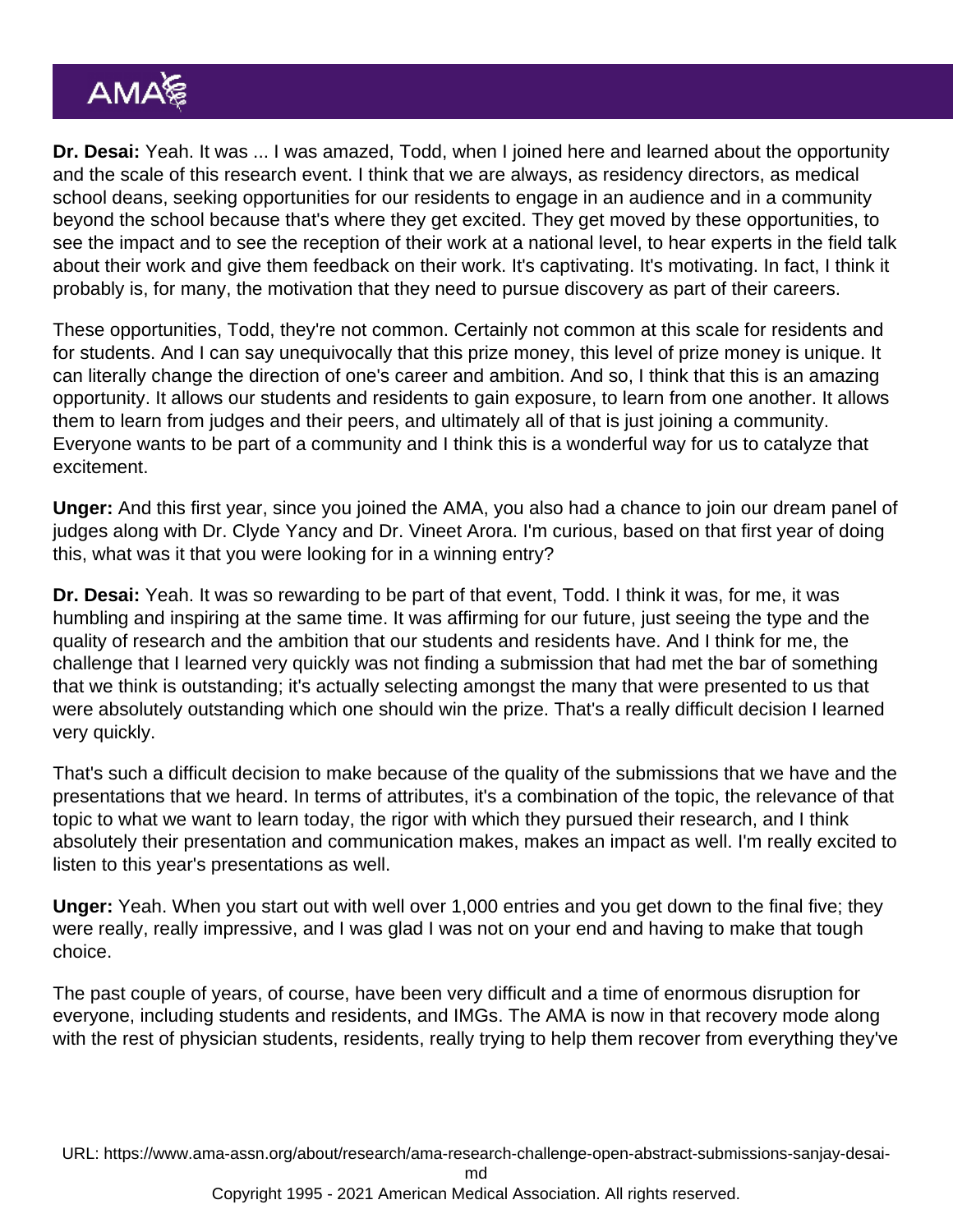been through. How do you see this research challenge as being part of that plan?

Dr. Desai: Yeah. Thank you, Todd. I'm very proud of us and this opportunity for us to help the community as we emerge, hopefully continue to emerge from this devastating pandemic. The pandemic's taught us many things, as I think we've talked about in different forms with you.

But I think related to this event, it's showed us the absolute urgency for us to protect the integrity of science. It's an obligation that we cannot relinquish. It also has shown us the absolute need for us to support science and to elevate the voices of physicians and students. And I think this event, Todd, does both of those things. It allows us to showcase the scholarship of our young people that are pursuing medicine. It, at the same time, allows them to speak up and share ideas and share their creativity, and we get to celebrate that through this opportunity with them and for them to celebrate it with each other. And so, I think in that way also allows us to reconnect.

So, hopefully all of these things together generates energy and revitalizes one of the core passions of medicine, which is to pursue science.

Unger: And because of all of those reasons and everything you pointed out earlier, it's so important to get the word out about this magnificent event so we can have as many people as possible participate. For those that are interested in submitting abstracts, where should they go for more information?

Dr. Desai: Yeah. So, all the information, Todd, for this event is ... You can find it on the AMA website at [ama-assn.org/researchchallenge](http://ama-assn.org/researchchallenge). There's a ton of information there on how to submit an abstract, on the timeline of this challenge that's coming in the fall, as well as exciting details about the \$10,000 grand prize that we'll be offering.

So, we're going to be importantly accepting abstracts until midnight Central time on July 12. And we also want to make sure we highlight to everyone, including physicians that are practicing now, that they can get involved also because we have a call for judges. And so, that has the same deadline, midnight on July 12 and that is eligible for CME. So, we really hope you consider participation, either as a student submitting a research proposal or as a faculty volunteering as a judge. So, thank you for your consideration.

Unger: Dr. Desai, thank you so much for helping us get the word out on this important event. And again, July 12, midnight will be the deadline for abstracts. And if you'd like to be a judge and help us along with that too, that's an incredibly important role, same deadline for that. Check out [ama](http://ama-assn.org/researchchallenge)[assn.org/researchchallenge](http://ama-assn.org/researchchallenge) for more information. And thank you again to Laurel Road for providing that amazing grand prize of \$10,000.

That wraps up today's episode. Dr. Desai, thanks for being here. We'll be back soon with another Moving Medicine video and podcast. You can find all our videos and podcasts at [ama-](http://ama-assn.org/podcasts)

URL: [https://www.ama-assn.org/about/research/ama-research-challenge-open-abstract-submissions-sanjay-desai-](https://www.ama-assn.org/about/research/ama-research-challenge-open-abstract-submissions-sanjay-desai-md)